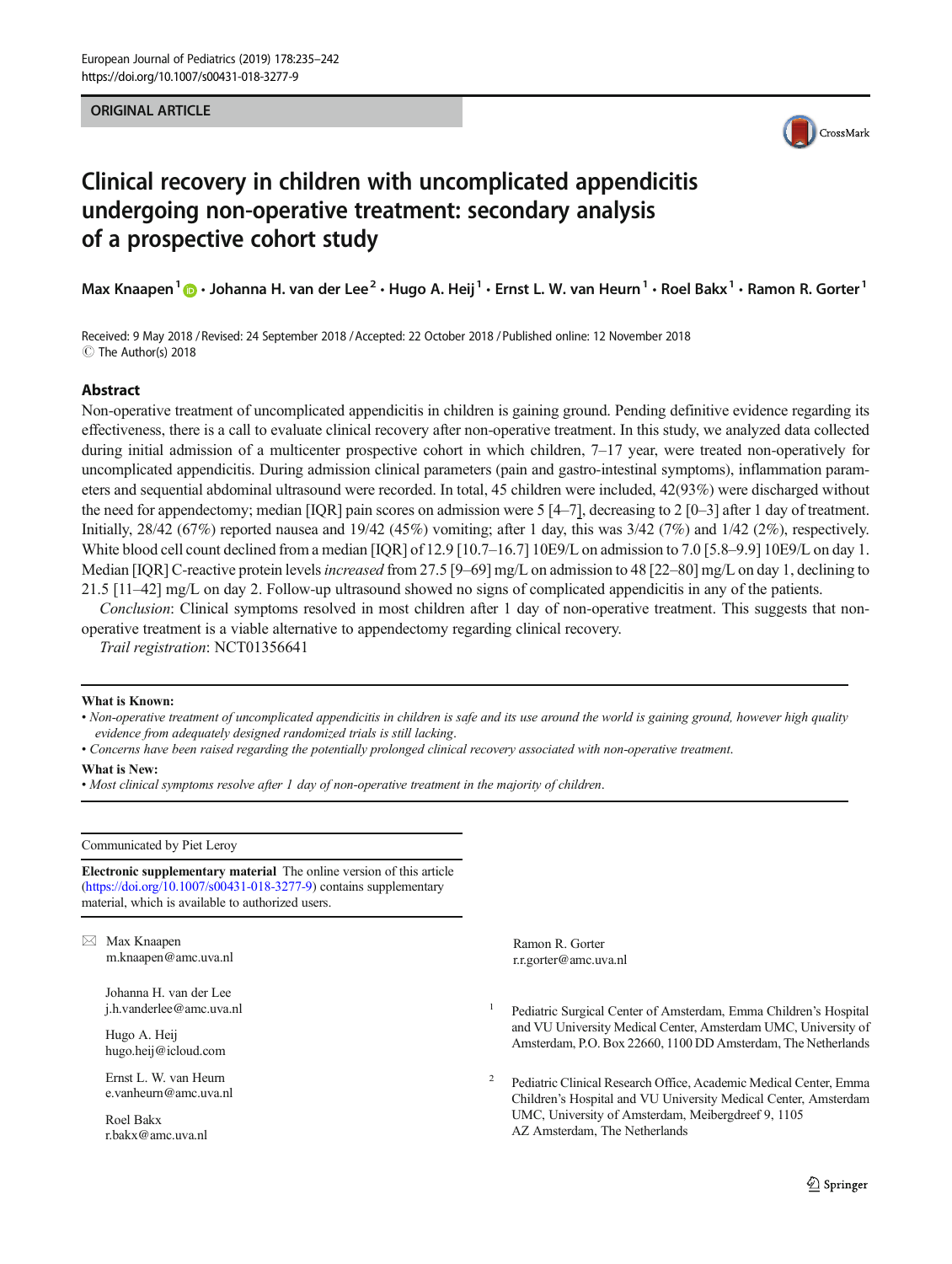|  |  | Keywords Pediatric surgery · Non-operative treatment · Uncomplicated appendicitis · Clinical recovery |
|--|--|-------------------------------------------------------------------------------------------------------|
|  |  |                                                                                                       |

| <b>Abbreviations</b> |                             |
|----------------------|-----------------------------|
| <b>CRP</b>           | C-reactive protein          |
| IV                   | Intravenous                 |
| IQR                  | Interquartile range         |
| LOS                  | Length of hospital stay     |
| <b>NOT</b>           | Non-operative treatment     |
| <b>NRS</b>           | <b>Numeric Rating Scale</b> |
| <b>RCT</b>           | Randomized controlled trial |
| WBC count            | White blood cell count      |
| $95\%$ CI            | 95% confidence intervals    |
|                      |                             |

# Introduction

Appendicitis is a common gastro-intestinal disease affecting approximately 1 per 1000 inhabitants each year in the Western world  $[2, 4]$  $[2, 4]$  $[2, 4]$  $[2, 4]$ , with the highest incidence between the ages of 10 and 19 years. Historically, the standard treatment for acute appendicitis is appendectomy. This is based upon the assumption that appendicitis is an irreversible progressive disease, leading to perforation of the appendix with subsequent peritonitis. Removal of the inflamed appendix as soon as possible when appendicitis was suspected was therefore considered necessary. Nowadays, the progressive nature of appendicitis is being questioned, indicating two types of appendicitis: uncomplicated (without tendency for perforation) and complicated (with tendency to perforate) [[5,](#page-6-0) [9,](#page-6-0) [24](#page-7-0), [36\]](#page-7-0). Therefore, the necessity of an appendectomy is being challenged and nonoperative treatment (NOT) of uncomplicated appendicitis in children is gaining ground. Recently five systematic reviews [\[13,](#page-6-0) [15,](#page-6-0) [19,](#page-6-0) [21](#page-7-0), [42](#page-7-0)] were published, including 13 studies with a total of 808 children treated non-operatively. The included study designs comprise retrospective studies, prospective cohort studies, and one pilot randomized controlled trial (RCT). Four of these systematic reviews concluded that NOT is safe and feasible, based upon the available data. One systematic review deemed NOT inferior because of the risk of recurrent appendicitis and subsequent higher re-admission rates [\[21](#page-7-0)]. So far adequately powered RCTs are lacking [[13,](#page-6-0) [15](#page-6-0), [21,](#page-7-0) [42](#page-7-0)] and data on other important outcomes such as life-impact and costs is scarce. In our experience clinicians have doubts concerning the recovery of patients after NOT, particularly regarding prolonged abdominal pain and gastro-intestinal symptoms. These secondary outcomes are of value in weighing the advantages and disadvantages of NOT compared to conventional appendectomy. In contrast to patients treated surgically, who are considered to be fully recovered the following day. This call for more information on clinical recovery is also reflected in the editorial commentaries [\[7](#page-6-0), [18](#page-6-0), [25](#page-7-0), [27\]](#page-7-0) following the systematic review by Huang et al. [[19\]](#page-6-0). The authors stress the need for higher-level evidence with larger pediatric patient groups and preferably randomized or patient preference designs. They also call for more data on patient-centered outcomes to determine the burden on patients and family.

One of the few repeatedly reported differences between NOT and surgical treatment is an increase in length of hospital stay (LOS) in the NOT group [\[13\]](#page-6-0). Reducing the length of primary admission in the NOT group could further lower the associated costs and treatment burden. In our own prospective cohort study, in which all participating children were treated non-operatively, according to protocol LOS was at least 48 h due to the intravenous (IV) administration of antibiotics and clinical monitoring [[14\]](#page-6-0). However, we noticed that clinical recovery was swift in most children. Since most clinicians only have experience with operative management of appendicitis, the objective of this study is to illustrate the clinical course of patients with uncomplicated appendicitis who were successfully treated with NOT. We aim to provide a clear picture of what can be expected of non-operative management to aid clinicians in their decision-making and counseling. Secondly, we aim to provide more insight in the necessity of (prolonged) in-hospital monitoring.

# Methods

We performed the Antibiotic Versus Primary Appendectomy in Children (APAC) study, a prospective multicenter cohort pilot study [\(clinicaltrials.gov:](http://clinicaltrials.gov) NCT01356641). Patients were enrolled in one pediatric surgical center and two teaching hospitals in the Netherlands. The primary aim was to evaluate the feasibility of an RCT and the safety of NOT for uncomplicated appendicitis. The results of the first 25 patients were published in 2015 [[14\]](#page-6-0). Children aged 7–17 years with a radiologically confirmed uncomplicated appendicitis were eligible for inclusion. Ultrasonography criteria included incompressible appendix with an outer diameter of > 6 mm, hyperemia within the appendiceal wall, infiltration of the surrounding fat. Excluded were children with signs of complicated appendicitis, a faecalith on imaging, signs of perforation on imaging (abscess, mass, phlegmon, disseminated peritoneal fluid, or extraluminal gas), suspicion for malignancy, severe general illness (generalized peritonitis/sepsis), severe associated conditions/malformations, or a documented type 1 allergy to the antibiotics used.

The protocol of the cohort study is described in more detail in the earlier publication [[14](#page-6-0)]. To summarize, after informed consent was obtained from both children and their legal guardians, they were admitted to the (pediatric) surgical ward. Children received intravenous amoxicillin/clavulanic acid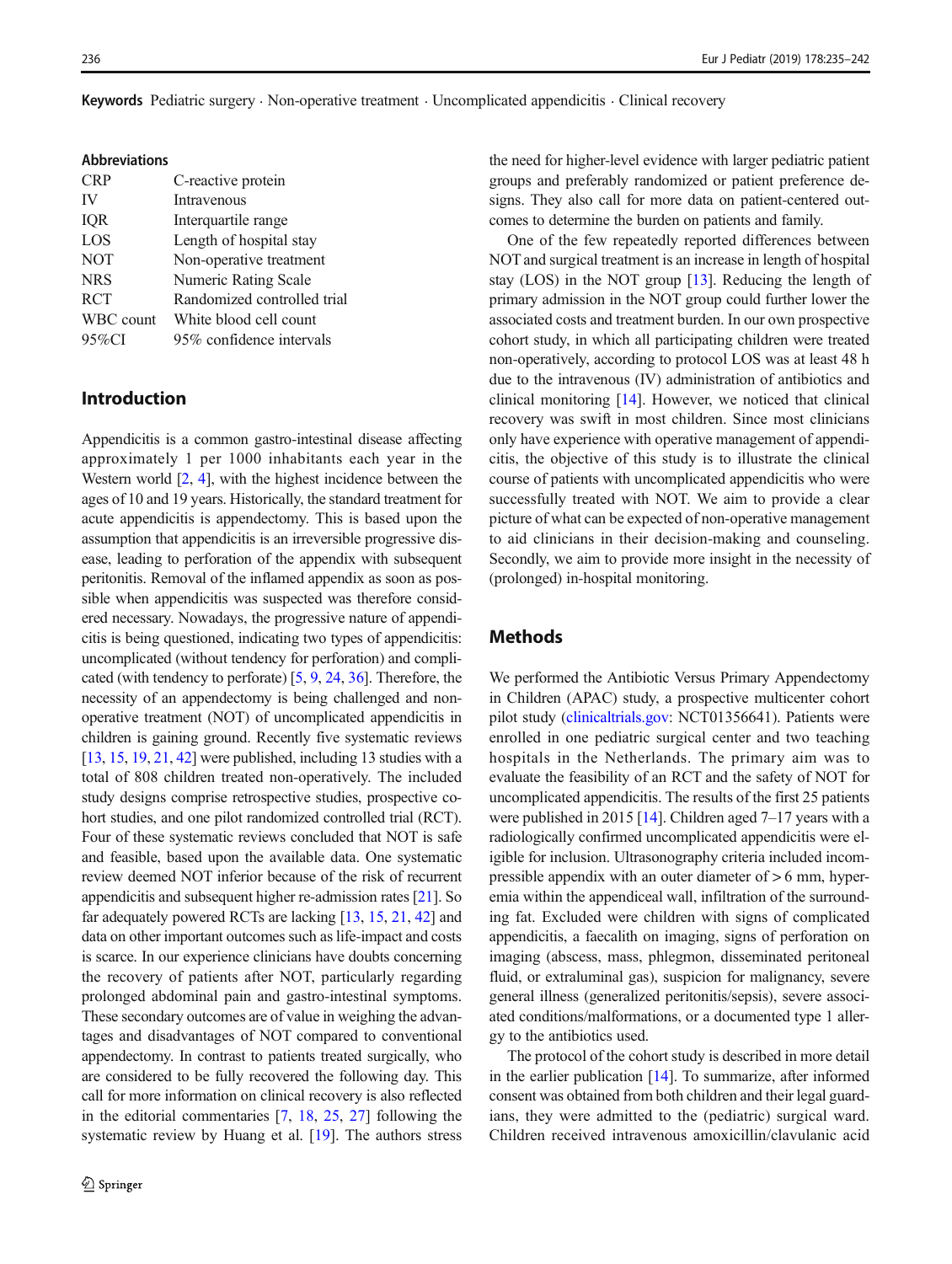$(100/10 \text{ mg/kg/day})$ ; max  $6000/600 \text{ mg/day}$  and gentamicin (7 mg/kg/day) for at least 48 h. Repeat clinical evaluation, biochemical testing, and follow-up ultrasound were performed, starting on the next calendar day after admission. Pain was assessed using a 11-point Numeric Rating Scale (NRS)  $[8]$ , with "0" representing "no pain" and "10" representing the "most severe pain imaginable." The use of this tool for self-reporting of pain intensity is appropriate for children of 7 years and above [\[40](#page-7-0)]. Pain medication was pre-scribed according to the Dutch national guideline [\[11\]](#page-6-0). These measures were taken to detect possible clinical deterioration at an early stage. If after 48 h the child fulfilled predefined discharge criteria, the treatment was changed to 5 days oral amoxicillin/clavulanic acid (50/12.5 mg/kg/day). In-hospital monitoring was continued for another 24 h in the first 25 patients, whereas the subsequent 24 patients were discharged immediately with oral antibiotics. An appendectomy could be performed at any stage in case of clinical deterioration for which the predefined criteria were any of the following: increasing NRS compared to NRS on admission, signs of generalized peritonitis, temperature  $> 38.5$  °C for more than 24 h, persistent vomiting for more than 24 h.

The medical ethics committee of the VU University medical center approved this study.

In this study, we performed an analysis of the data gathered prospectively from the previously described cohort study. The following parameters were analyzed.

- Daily clinical evaluation of: Pain levels, tenderness in right lower abdomen during palpation, nausea, vomiting.
- Daily blood samples: C-reactive protein (CRP; mg/L), white blood cell count (WBC count; 10E9/L).
- Abdominal ultrasound on admission and after 2 days of treatment.

In case of missing data, original medical records were reexamined in an attempt to retrieve the data. In case necessary data could not be retrieved from the medical records, the patient was excluded from further analysis.

### Statistical analysis

Descriptive statistics were performed using SPSS version 24.0 (IBM Corp. released 2013. Armonk, NY). Percentages are presented with their 95% confidence intervals (95%CI) between straight brackets [] calculated using the software CIA [\[3](#page-6-0)] (Wilson method). Non-normally distributed continuous data are presented as medians with their interquartile range (IQR) or range. Boxplots present the course of variables over time. Patients that were discharged without the need for an operation are presented separately from the patients who were operated on during primary admission.

# **Results**

In total, 49 patients were included in the cohort study between September 2012 and November 2015. Overall, in 5 of the 49 patients (10%), an appendectomy was performed during the first 8 weeks, 2 of the 25 patients of our initial cohort (reported earlier [[14\]](#page-6-0)) and 3 of the 24 patients of our subsequent cohort. Reasons to perform an appendectomy were as follows: clinical deterioration  $(N=2)$ , faecalith on follow-up ultrasound  $(N=2)$ , suspected recurrent appendicitis after 6 weeks  $(N=$ 1). Histopathologic examination of the suspected recurrence showed no inflammation. One of the patients with clinical deterioration was diagnosed with a perforated appendicitis during appendectomy. Within 1 month, this patient developed an intra-abdominal abscess which was treated with percutaneous drainage and antibiotics and recovered without further complications. None of the other patients suffered from complicated appendicitis or postoperative complications.

For this secondary analysis, four patients were excluded due to missing data, as shown in the CONSORT Flow diagram (Online Resource 1). General characteristics of the 45 patients included in this secondary analysis (with complete clinical data set) are shown in Table 1. Appendectomy during the clinical phase was performed in three of the 45 patients (7%) due to clinical deterioration ( $N = 2$ ) or the detection of a faecalith on follow-up ultrasound  $(N = 1)$ .

# Clinical course

## Uneventful group  $(N = 42)$

Pain For the 42 children discharged without appendectomy, the median [IQR] NRS was 5 [4–7] on admission. This decreased to 2 [0–3] after 1 day (the next calendar day) of treatment and to 1 [0–2] on day 2. Results are shown in Fig. [1.](#page-3-0) During inhospital stay, the presence of right lower abdomen tenderness with palpation decreased from all 42 patients (100 [92–100]%) on admission to 31/42 (74 [59–85]%) on day 1 and 11/42 (26 [15–51]%) on day 2. Results are also shown in Fig. [2.](#page-3-0)

Gastro-intestinal symptoms Initially, 28/42 patients (67 [52– 79]%) reported nausea and 19/42 (45 [31–60]%) vomiting.

| Table 1 |  | General characteristics in/excluded patients |  |  |  |
|---------|--|----------------------------------------------|--|--|--|
|---------|--|----------------------------------------------|--|--|--|

| Variable                                           | Included patients<br>$(n=45)$ | <b>Excluded</b> patients<br>$(n=4)$ |
|----------------------------------------------------|-------------------------------|-------------------------------------|
| Age in years, median (range)                       | $13(7-17)$                    | $12(8-12)$                          |
| Male sex (percentage)                              | $27(60\%)$                    | $2(50\%)$                           |
| Length of hospital stay in days,<br>median (Range) | $2.5(2.5-7.5)$                | $2.75(2-3)$                         |
| Uneventful clinical recovery<br>(percentage)       | 42 (93%)                      | $4(100\%)$                          |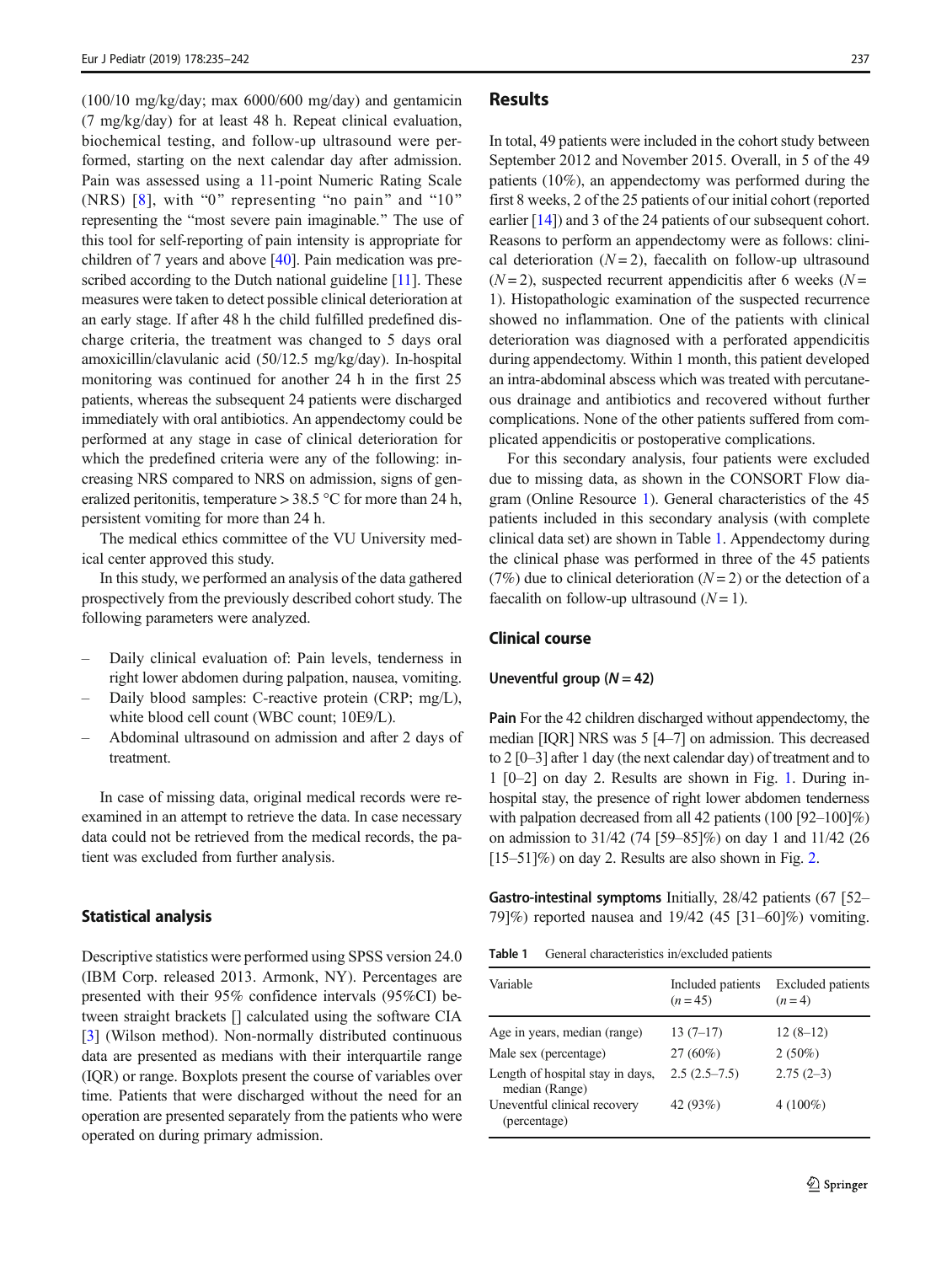<span id="page-3-0"></span>

Fig. 1 NRS. Boxplot showing NRS levels of patients with an uneventful clinical recovery  $(n = 42)$  on admission and after 1 and 2 days of nonoperative treatment

After 1 day of treatment, this was 3/42 (7% [3–19]%) and 1/42  $(2 [0-12]\%)$ , respectively. On day 2, this further decreased to 1/42 (2 [0–12]%) and 0/42 (0 [0–8]%), respectively. Results are also shown in Fig. 2.

Parameters of inflammation Initially, an increase in median [IQR] CRP levels was observed from 27.5 [9–69] mg/L on admission to 48 [22–80] mg/L on day 1, after which there was a decrease to 21.5 [11–42] mg/L on day 2 (Fig. [3a](#page-4-0)). In contrast to the CRP levels, median [IQR] WBC count decreased gradually during in-hospital stay from 13.7 [10.7–16.7] 10E9/L on admission, to 7.0 [5.8–9.9] 10E9/L on day 1, and to 5.8 [4.7– 7.6] 10E9/L on day 2 (Fig. [3b](#page-4-0)).

Appendectomy group  $(N = 3)$  Three patients underwent appendectomy during primary admission. Their level of pain (NRS 4, 6, and 6) was above the P75 on day 1. One patient was operated on day 1 because of clinical deterioration, with an NRS score of 6 (4 on admission) and fever (39.2 °C). The second patient in whom appendectomy was needed had a NRS score on admission of 7. On day 2, the score was 5, increasing to 6 on day 3. This was accompanied by elevated inflammation parameters. The third patient had a faecalith on repeated ultrasonography. Nausea and vomiting were absent in all three patients after 1 day. Painful palpation was present in all three patients up to the moment of appendectomy.

# Abdominal ultrasound

All 45 patients underwent abdominal ultrasound on admission. In 41/45 patients, the appendix could be visualized. Three out of the four patients whose appendix could not be visualized underwent magnetic resonance imaging and one underwent abdominal computer tomography. Imaging confirmed the diagnosis uncomplicated appendicitis in all patients. 44/45 patients underwent follow-up ultrasound after 2 days of antibiotic treatment. One patient was operated prior to the scheduled abdominal ultrasound because of clinical deterioration. In the patient undergoing appendectomy after 3 days of treatment because of clinical deterioration, the ultrasound on day 2 showed no signs of complicated appendicitis. Also none of the other 43 patients showed signs of complicated appendicitis. In 5/42 patients with an uneventful clinical recovery, the appendix could not be visualized on follow-up ultrasound; however, in 1/5 patients, infiltration of the surrounding fat was still present. Only in 2/37 patients an appendix was visualized in which all signs of appendicitis had receded. So in 35/37 patients with an uneventful clinical recovery, the follow-up ultrasound still showed signs of appendicitis.

In three out of four patients in whom the appendix could not be visualized on admission, the appendix was also not visualized during follow-up ultrasound (the fourth patient already

Fig. 2 Clinical parameters. Percentages of patients with uneventful clinical recovery  $(n =$ 42) reporting tenderness of the right lower abdomen, nausea, or vomiting on admission and after 1 and 2 days of non-operative treatment. Presented with their 95% confidence interval

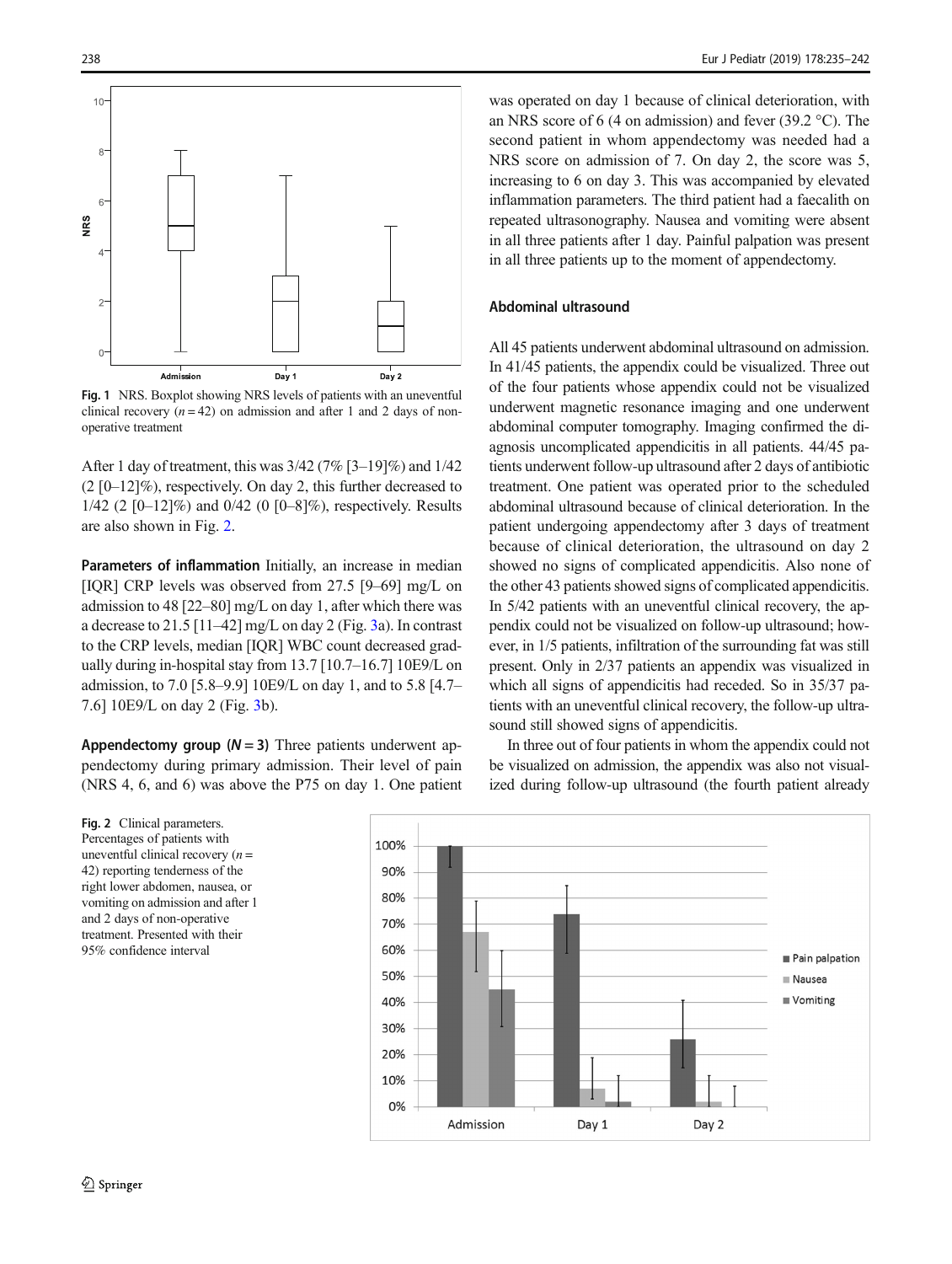<span id="page-4-0"></span>**a**

 $20<sup>0</sup>$ 

150

50

CRP level mg/L

**b**

 $20$ 





Fig. 3 a Boxplot CRP levels. Boxplot showing CRP levels of patients with an uneventful clinical recovery  $(n = 42)$  on admission and after 1 and 2 days of non-operative treatment. b Boxplot WBC count. Boxplot showing WBC count of patients with an uneventful clinical recovery  $(n = 42)$  on admission and after 1 and 2 days of non-operative treatment

underwent appendectomy). No secondary signs of complicated appendicitis were seen. No other follow-up imaging was performed and these three patients were discharged uneventfully. In 2/41 patients whose appendix was visualized on admission, the appendix could not be visualized on the follow-up ultrasound. Again no secondary signs of complicated appendicitis were seen and they were discharged uneventfully.

Faecalith on the follow-up ultrasound In  $3/44$  (7 [CI 2–18]%) patients, the ultrasound on day 2 showed a faecalith which was not seen on the initial imaging study. One of these patients underwent appendectomy during the primary admission. Histopathological examination showed a non-inflamed appendix without faecalith, with possible signs of chronic appendicitis. The two other patients with a faecalith in situ decided, in consultation with their treating surgeon, not to undergo appendectomy because of complete clinical recovery. However, both these patients underwent appendectomy within 8 weeks after discharge because of recurrent symptoms. Pathology results showed uncomplicated appendicitis with a faecalith in one and a non-inflamed appendix with fibrosis and a faecalith in the other.

# **Discussion**

This is the first study to describe the clinical course of children treated with non-operative treatment for uncomplicated appendicitis in detail. We show that the majority (93%) of patients who respond to antibiotic treatment recover rapidly and with only little discomfort. In the majority of children, pain was manageable and gastro-intestinal symptoms had subsided after 1 day of treatment. None of the systematic reviews in children published so far addressed the level of pain. Only one study addressed clinical recovery by reporting on abdominal pain. In 125 children who were treated non-operatively, the median period to disappearance of abdominal pain was 2.12 days [[23](#page-7-0)]. Comparisons with standard appendectomy have not been made [\[23](#page-7-0)]. The use of analgesia is an important component of the perceived pain. Unfortunately in this study, the administered analgesics were not recorded. However, all children were treated according to the standard Dutch pediatric pain protocol [[11](#page-6-0)]. In this protocol, all children were treated with oral pain medication: acetaminophen, in many cases supplemented with diclofenac. The use of morphine was very rare and only on the first day. The national protocol is also used for children undergoing appendectomy so our results should reflect the clinical recovery in routine clinical practice.

A major limitation of this study is the absence of a comparison with children undergoing appendectomy. However, the results from the first large randomized trials are expected no sooner than 2020 [\[12](#page-6-0), [16](#page-6-0), [22,](#page-7-0) [33,](#page-7-0) [41](#page-7-0)]. Thus this is currently the best available evidence regarding clinical recovery. Nonetheless, definitive answers are needed from RCTs comparing NOT to appendectomy. Also, no statistical test was performed. We decided against this because of the relatively small numbers, not normally distributed data, and the lack of a comparator group [\[30\]](#page-7-0).

# Length of hospital stay

In most studies, length of hospital stay for children receiving NOT is longer in comparison to children undergoing immediate appendectomy. A meta-analysis including 10 studies [[13](#page-6-0)] reported a mean difference [95% CI] of 0.48 [0.18–0.78] days. Despite the longer LOS associated with NOT, the reported appendicitis related healthcare costs are either reported to be lower [\[17,](#page-6-0) [28](#page-7-0)] or similar to that of an appendectomy [\[29,](#page-7-0) [37](#page-7-0)]. Decreasing the necessary length of stay could probably lead to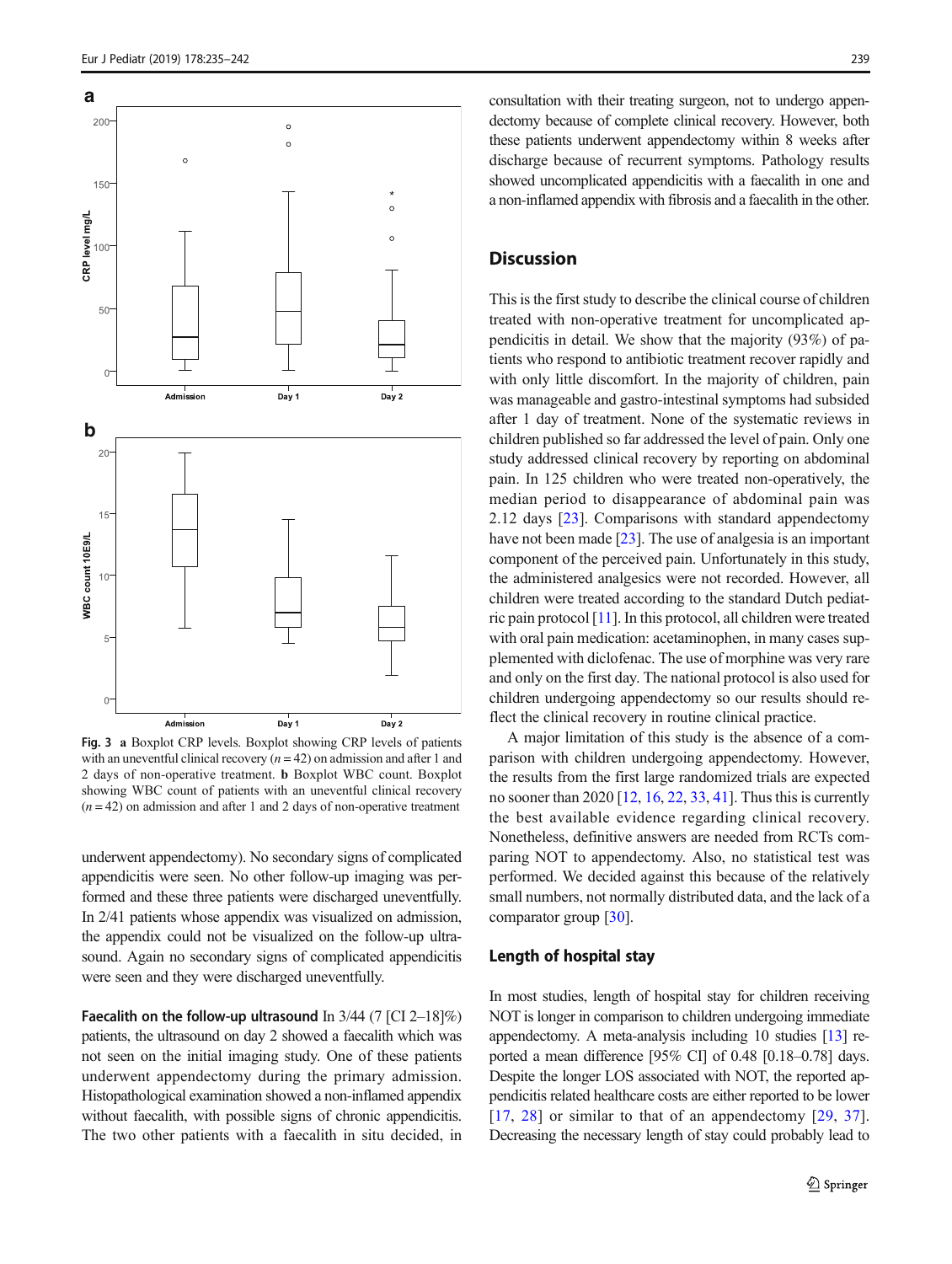lower medical costs and treatment burden. The discussion on the necessary length of hospital stay both after NOT and appendectomy for uncomplicated appendicitis is also reflected in the differences in study protocols. Four RCTs [\[12,](#page-6-0) [16,](#page-6-0) [22,](#page-7-0) [41](#page-7-0)] and one prospective patient preference study [[33](#page-7-0)] are currently recruiting children with uncomplicated appendicitis to compare NOT to appendectomy, all using IVantibiotics in the non-operative arm. The minimum duration of IV antibiotic administration described in these protocols varies between 12 and 48 h. The duration of hospital admission can only be shortened if the duration of IV administration can be reduced. There is, however, no clear rationale for prolonged IV administration. In a number of other diseases, there is evidence that the duration of IV administration of amoxicillin/clavulanic acid does not influence outcomes [\[31,](#page-7-0) [34](#page-7-0), [35\]](#page-7-0). In one pilot RCT in a mixed, predominantly adult population, outpatient management of appendicitis was even deemed feasible [\[38\]](#page-7-0). Moreover, a recent RCT in adults showed that non-operative treatment without antibiotics was non-inferior to non-operative treatment with antibiotics [\[32](#page-7-0)], which raises the question whether antibiotics are needed at all in the treatment of uncomplicated appendicitis. Clinical monitoring, in our opinion, is important to evaluate the response to NOT, and therefore, we would advise hospital admission for at least 24 h. Prolonged admission, however, in case of clinical improvement is questionable. As demonstrated in this study, pain decreased rapidly and fast oral intake was possible, as nausea and vomiting were no longer present after 1 day of treatment in > 90% of the children. As same-day discharge is becoming a common practice, greater time resolution of the clinical parameters would be ideal, for instance 6-h intervals. Unfortunately in this study, the clinical parameters were recorded in the morning of each calendar day. Switching to oral antibiotics and discharge after 24 h of treatment seem appropriate in patients that demonstrate an expeditious clinical recovery. This would bring the length of hospital stay for non-operative treatment close to the average length of stay in children undergoing standard appendectomy for uncomplicated appendicitis, which is 1.5 days [\[6](#page-6-0), [28](#page-7-0), [37\]](#page-7-0).

# Routine biochemical and ultrasound monitoring

To detect clinical deterioration as early as possible and to evaluate the effectiveness of NOT, we incorporated routine checks of biochemical parameters and a follow-up ultrasound. In our study, in most patients, CRP levels increased in the first 24 h, after which CRP levels decreased to values similar to the levels on admission. In contrast, WBC showed a clear and immediate decline after 1 day of non-operative management. Thus, CRP levels seem useless in assessing the response to conservative treatment after 1 day. In the two patients who required appendectomy because of clinical deterioration, WBC count however also did not increase on day 1. Thus, so far, we have been unable to identify a sensitive biochemical parameter to predict clinical deterioration. Therefore, we do not recommend routine WBC or CRP analysis unless there is a clinical suspicion of deterioration or a delayed recovery. If there is clinical suspicion of deterioration, longer clinical observation or appendectomy seems warranted.

In our cohort study, abdominal ultrasound was repeated after 2 days of treatment to check for signs of complicated appendicitis. Since there was limited experience with NOT, this was done in order to maximize patient safety. In the protocol for the APAC trial [\[22\]](#page-7-0), this same strategy is followed, as well as in several other studies [\[1](#page-6-0), [10](#page-6-0), [20](#page-6-0)]. In our cohort, the follow-up ultrasound never showed signs of complicated appendicitis. However, in 3/43 patients, a faecalith was uncovered that was not seen on the initial ultrasound. One patient was therefore operated on immediately and the other two patients underwent appendectomy within 8 weeks because of recurrent symptoms. This is in line with results from a cohort study investigating NOT in children with uncomplicated appendicitis and a faecalith on pre-operative imaging [\[26\]](#page-7-0). This study was discontinued early after treating five children nonoperatively since three of these children suffered a recurrence at a median follow-up of 4.7 months. However, the indication for a delayed appendectomy in the case of a faecalith on follow-up ultrasound is debatable. Does this finding in a patient who has completely recovered clinically provide sufficient indication for an operation? Or can we wait and see whether the recurrence actually happens? After analyzing our data, we see no additional benefits of a standardized follow-up ultrasound to detect complicated appendicitis, as it did not lead to any changes in clinical policy in this cohort and signs of active appendicitis were still visible in most patients with an uneventful clinical recovery. Whether a second ultrasound is justified for detecting a missed faecalith because of the associated risk of recurrence is questionable. Clinical assessment combined with selective evaluation of inflammation parameters should give clinicians enough information to assess whether additional imaging is necessary or if delayed appendectomy is warranted. From these data, discharging patients without a follow-up ultrasound seems a justified strategy.

A limitation of this study is the fact that data collection was not complete for all 49 patients. However, after examination of the medical records, the amount of missing data was limited. Secondly, it is not certain whether or not patients with a noninflamed appendix were included in this cohort study; this could influence outcomes. However, this percentage is probably low as all children underwent ultrasonography. In the Netherlands, the rate of non-inflamed appendectomy has been reduced to 3% after routine ultrasonography for all patients with possible appendicitis has been introduced [[39](#page-7-0)]. Furthermore, only patients that would normally have been scheduled for an appendectomy were included in the cohort study.

Our results support the safety of NOT and illustrate the rapid recovery seen in most patients treated non-operatively. This opens the discussion and outlines the importance of conducting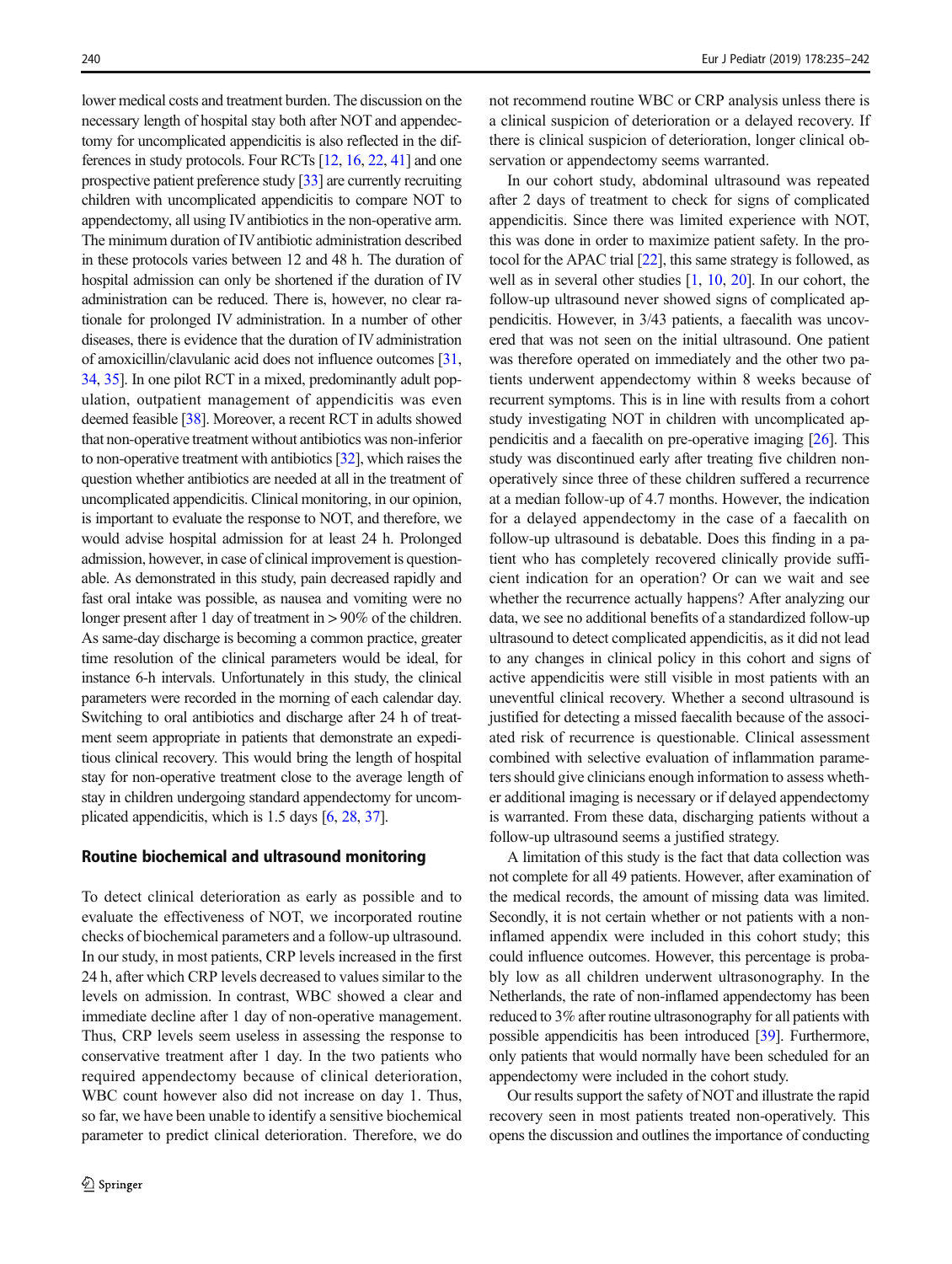<span id="page-6-0"></span>new studies to determine the optimal protocol with respect to the necessity of IV antibiotic administration, its duration, and the necessity (and duration) of clinical monitoring.

In conclusion, the clinical recovery of patients with uncomplicated appendicitis treated with non-operative management is fast. Clinical symptoms subside in most patients after 1 day of treatment, which makes NOT a viable alternative to appendectomy regarding clinical recovery. Nonetheless, definitive answers are needed from randomized clinical trials comparing NOT to conventional appendectomy in children with uncomplicated appendicitis. Our results also raise questions about the necessity of prolonged and intensive clinical monitoring, which is now incorporated in most study protocols investigating non-operative treatment of appendicitis. Prospective studies are warranted to investigate the possibility of earlier discharge and less stringent monitoring.

Authors' contributions M Knaapen, J vd Lee, R Bakx, R Gorter have contributed to the design of this study. E v Heurn and H Heij conceptualized the study and reviewed and revised the manuscript. M Knaapen collected data, carried out the analyses, and drafted the initial manuscript. R Gorter coordinated and supervised data collection, and reviewed and revised the manuscript. J vd Lee supervised the data analyses, and reviewed and revised the manuscript. All authors approved the final manuscript as submitted and agreed to be accountable for all aspects of the work.

## Compliance with ethical standards

All procedures performed in studies involving human participants were in accordance with the ethical standards of the medical ethics committee of the VU University medical center (Netherlands) and with the 1964 Helsinki declaration and its later amendments or comparable ethical standards.

Conflict of interest The authors declare that they have no conflict of interest.

Informed consent Informed consent was obtained from all individual participants included in the study and their legal guardians.

Open Access This article is distributed under the terms of the Creative Commons Attribution 4.0 International License (http:// creativecommons.org/licenses/by/4.0/), which permits unrestricted use, distribution, and reproduction in any medium, provided you give appropriate credit to the original author(s) and the source, provide a link to the Creative Commons license, and indicate if changes were made.

# References

- 1. Abeş M, Petik B, Kazil S (2007) Nonoperative treatment of acute appendicitis in children. J Pediatr Surg 42:1439–1442. [https://doi.](https://doi.org/10.1016/j.jpedsurg.2007.03.049) [org/10.1016/j.jpedsurg.2007.03.049](https://doi.org/10.1016/j.jpedsurg.2007.03.049)
- 2. Addiss DG, Shaffer N, Fowler BS, Tauxe RV (1990) The epidemiology of appendicitis and appendectomy in the United States. Am J Epidemiol 132:910–925. [https://doi.org/10.1093/](https://doi.org/10.1093/oxfordjournals.aje.a115734) [oxfordjournals.aje.a115734](https://doi.org/10.1093/oxfordjournals.aje.a115734)
- 3. Altman D, Machin D, Bryant T (2000) Statistics with confidence: confidence intervals and statistical guidelines, 2nd edn. BMJ Books, London
- 4. Anderson JE, Bickler SW, Chang DC, Talamini MA (2012) Examining a common disease with unknown etiology: trends in epidemiology and surgical management of appendicitis in California, 1995-2009. World J Surg 36:2787–2794. [https://doi.](https://doi.org/10.1007/s00268-012-1749-z) [org/10.1007/s00268-012-1749-z](https://doi.org/10.1007/s00268-012-1749-z)
- 5. Andersson RE (2007) The natural history and traditional management of appendicitis revisited: spontaneous resolution and predominance of prehospital perforations imply that a correct diagnosis is more important than an early diagnosis. World J Surg 31:86–92. <https://doi.org/10.1007/s00268-006-0056-y>
- 6. Armstrong J, Merritt N, Jones S, Scott L, Bütter A (2014) Nonoperative management of early, acute appendicitis in children: is it safe and effective? J Pediatr Surg 49:782–785. [https://doi.org/10.](https://doi.org/10.1016/j.jpedsurg.2014.02.071) [1016/j.jpedsurg.2014.02.071](https://doi.org/10.1016/j.jpedsurg.2014.02.071)
- 7. Bonadio WA (2017) Nonoperative treatment of appendicitis. JAMA Pediatr 171:1125. [https://doi.org/10.1001/jamapediatrics.](https://doi.org/10.1001/jamapediatrics.2017.2937) [2017.2937](https://doi.org/10.1001/jamapediatrics.2017.2937)
- 8. Breivik EK, Björnsson GA, Skovlund E (2000) A comparison of pain rating scales by sampling from clinical trial data. Clin J Pain 16:22–28
- Carr NJ (2000) The pathology of acute appendicitis. Ann Diagn Pathol 4:46–58. <https://doi.org/10.1053/adpa.2000.0046>
- 10. Caruso AM, Pane A, Garau R, Atzori P, Podda M, Casuccio A, Mascia L (2017) Acute appendicitis in children: not only surgical treatment. J Pediatr Surg 52:444–448. [https://doi.org/10.1016/j.](https://doi.org/10.1016/j.jpedsurg.2016.08.007) [jpedsurg.2016.08.007](https://doi.org/10.1016/j.jpedsurg.2016.08.007)
- 11. Dutch Association of Pediatrics (2007) Dutch national guideline: pain measurement and management of pain in children. Utrecht. [https://www.nvk.nl/Portals/0/richtlijnen/pijnmeting/](https://www.nvk.nl/Portals/0/richtlijnen/pijnmeting/richtlijnpijnmeting.pdf) [richtlijnpijnmeting.pdf.](https://www.nvk.nl/Portals/0/richtlijnen/pijnmeting/richtlijnpijnmeting.pdf) Accessed 5 May 2017
- 12. Fisher J (2016) Comparison of medical and surgical treatment of uncomplicated acute appendicitis in children - [ClinicalTrials.gov.](http://clinicaltrials.gov/) In: Last Updat. December 9, 2016
- 13. Georgiou R, Eaton S, Stanton MP, Pierro A, Hall NJ (2017) Efficacy and safety of nonoperative treatment for acute appendicitis: a meta-analysis. Pediatrics 139:e20163003. [https://doi.org/10.](https://doi.org/10.1542/peds.2016-3003) [1542/peds.2016-3003](https://doi.org/10.1542/peds.2016-3003)
- 14. Gorter RR, van der Lee JH, Cense HA, Kneepkens CMF, Wijnen MHWA, in 't Hof KH, Offringa M, Heij HA, Ahmadi N, Bet P, Bonjer J, Galindo F, van Rijn R, Benninga MA, Hilarius D, van Veen S, Go PMNYH, Acherman Y (2015) Initial antibiotic treatment for acute simple appendicitis in children is safe: short-term results from a multicenter, prospective cohort study. Surgery 157: 916–923. <https://doi.org/10.1016/j.surg.2015.01.008>
- 15. Gorter RR, The S-MML, Gorter-Stam MAW et al (2017) Systematic review of nonoperative versus operative treatment of uncomplicated appendicitis. J Pediatr Surg. [https://doi.org/10.](https://doi.org/10.1016/j.jpedsurg.2017.04.005) [1016/j.jpedsurg.2017.04.005](https://doi.org/10.1016/j.jpedsurg.2017.04.005)
- 16. Hall NJ, Eaton S, Abbo O et al (2017) Appendectomy versus nonoperative treatment for acute uncomplicated appendicitis in children: study protocol for a multicentre, open-label, non-inferiority, randomised controlled trial. BMJ Paediatr Open 1:e000028
- 17. Hartwich J, Luks FI, Watson-Smith D, Kurkchubasche AG, Muratore CS, Wills HE, Tracy TF Jr (2016) Nonoperative treatment of acute appendicitis in children: a feasibility study. J Pediatr Surg 51:111–116. <https://doi.org/10.1016/j.jpedsurg.2015.10.024>
- 18. Huang L, Li Y, Zhou Z (2017) Nonoperative treatment of appendicitis—reply. JAMA Pediatr 171:1125–1126. [https://doi.org/10.](https://doi.org/10.1001/jamapediatrics.2017.2946) [1001/jamapediatrics.2017.2946](https://doi.org/10.1001/jamapediatrics.2017.2946)
- 19. Huang L, Yin Y, Yang L, Wang C, Li Y, Zhou Z (2017) Comparison of antibiotic therapy and appendectomy for acute uncomplicated appendicitis in children. JAMA Pediatr 171:426–434. [https://doi.](https://doi.org/10.1001/jamapediatrics.2017.0057) [org/10.1001/jamapediatrics.2017.0057](https://doi.org/10.1001/jamapediatrics.2017.0057)
- 20. Kaneko K, Tsuda M (2004) Ultrasound-based decision making in the treatment of acute appendicitis in children. J Pediatr Surg 39: 1316–1320